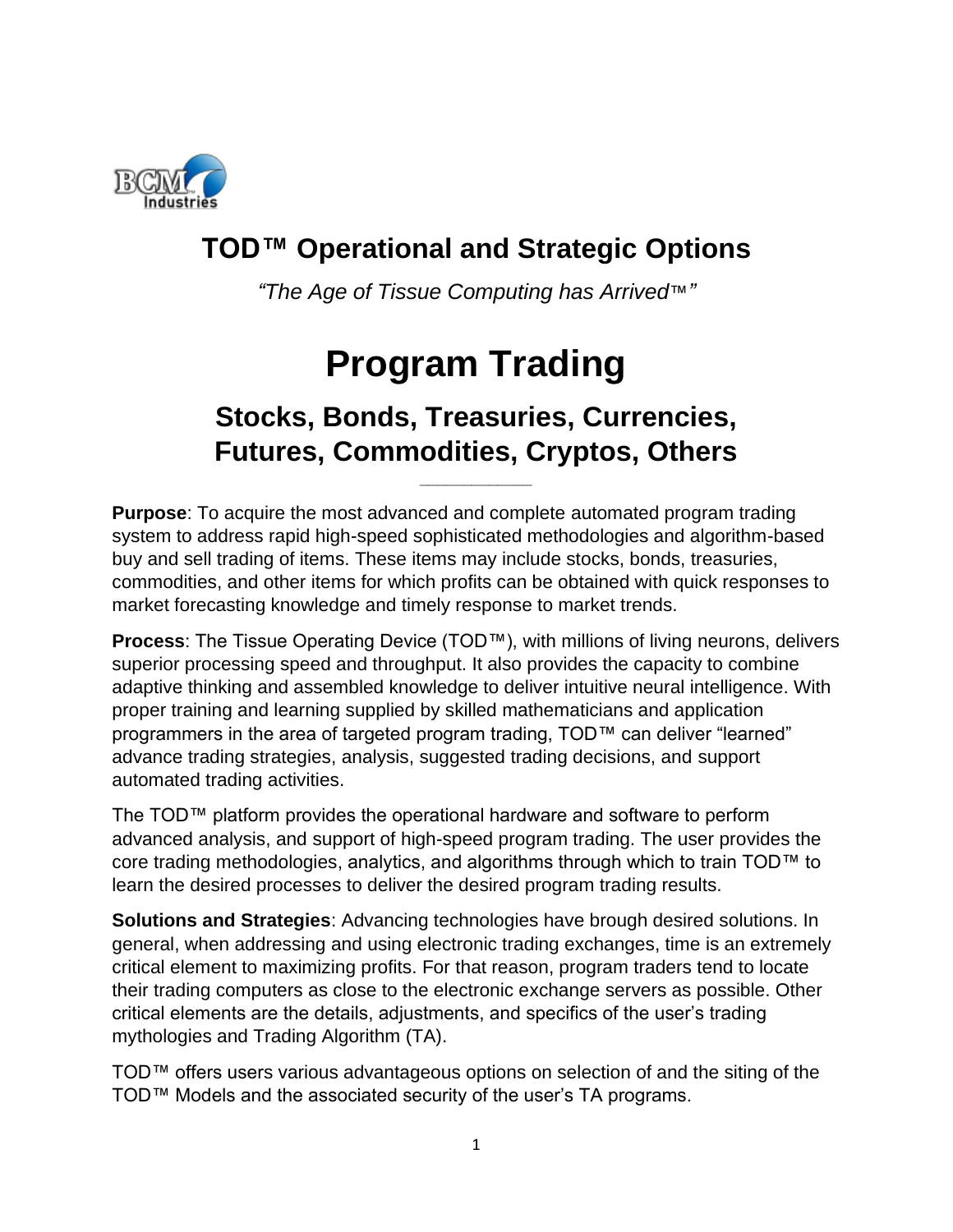#### **Service Providers**

There are usually data center service providers, with either co-located facilities with the exchange servers or data center sites which are physical close to the exchange servers. All TOD™ Models can be locate and operated from these service provider's data centers.

These exchange close data sites are typically expensive, and therefore, may greatly reduce potential program trading profits. In addition, staff members of these service providers have been known to "steal" programing code and data from data center customers. This risk is real and can be devastating to any program trading business model.

Acquiring a TOD™ for program trading can expand the available physical siting options. With the greatly enhanced processing speed and ability of TOD™ to perform adaptive thinking, and use assembled knowledge to empower intuitive neural intelligence, the need to be co-located in the exchange servers' room or even in the same building as the exchange servers is eliminated. With TOD™ as the program trading computer, locating office space and data center facilities within a mile or two of the exchange servers is a viable option.

#### **Captive Control**

As an alternative to contracted service provider data center facilities, TOD™ offers users lower costs, and greater TA protection options. Commonly there are three options to consider.

Distributed TA – One or more TOD™ floor models located in-house, within the user's office or other facility.

Centralized TA - One or more TOD™ cabinet models located within a user operated data center.

Blended TA - A user defined combination of TOD™ Models located within a user operated data center and other office or facility.

#### **Distributed TA**

Under this option the user acquires one or more TOD™ floor models (e.g., a Model 16 or Model 48). Using these floor models there is no costs associated with constructing and operating an in-house data center. These TOD™ floor models operate at any location, with access to normal electrical power and at standard room temperatures. Furthermore, these floor models are transportable from one location to another.

Equally important, with this floor model option is that user's TA intellectual property assets will be safely under the physical and administrative control of the user.